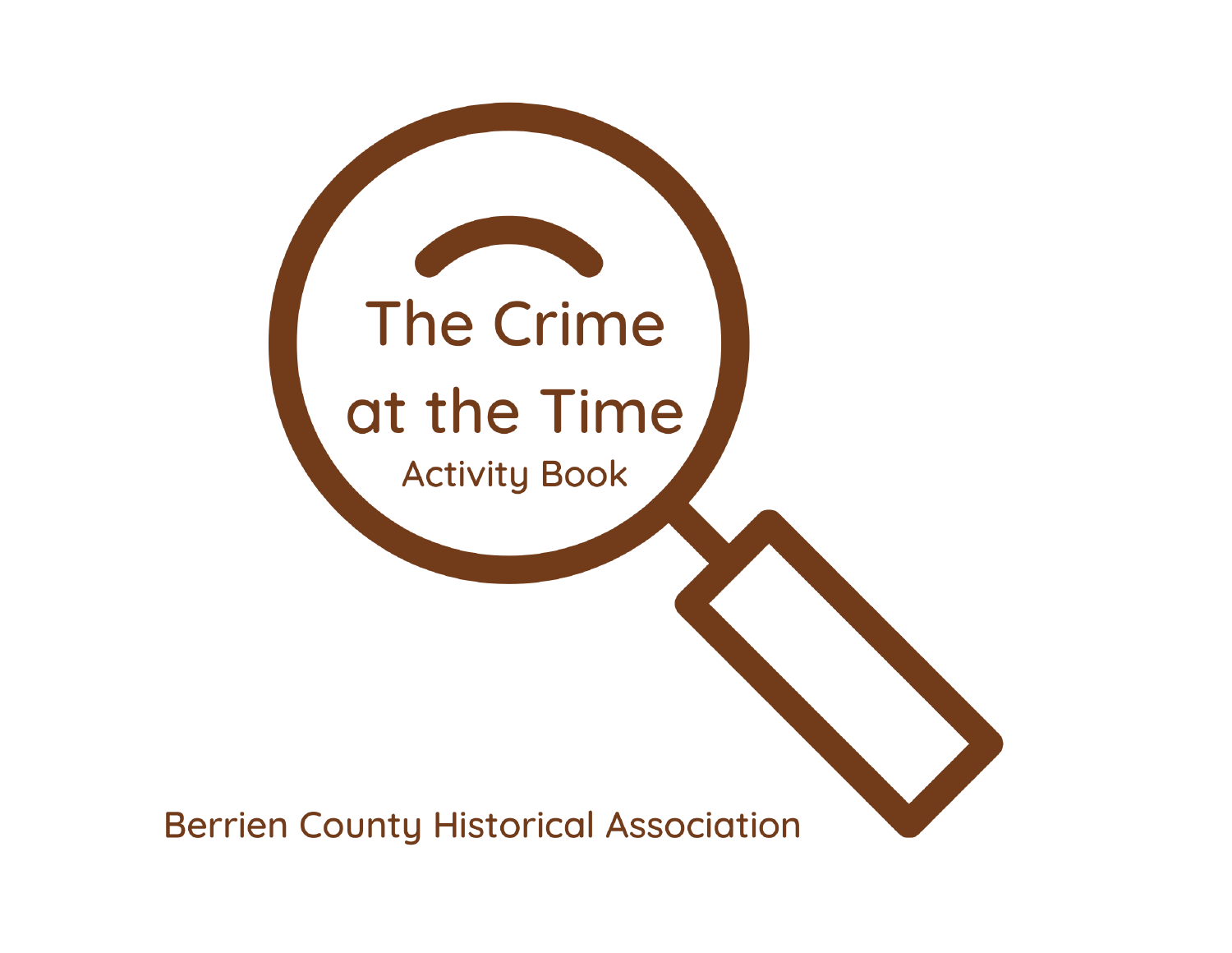## **Who's Who in Berrien County Jail**

Three people found themselves on the wrong side of the law and are currently sitting in jail, waiting for the Berrien County Sheriff to process their case. Cecil Allen, Betta Heisiman, and Miller Frankovich will be called before a judge soon to account for their alleged crime.

Using the clues below, can you match each person with their profession, where they are from, and what they have been arrested for?

- Ms. Cecil has always lived in Michigan, but this is Mr. Miller's first time here
- Ms. Betta refuses to answer questions, so there isn't a lot of information in her files, including her job
- Mr. Miller only rents rooms in boarding houses, he's never owned a home
- The person who ran away did so from Indiana while the housekeeper did not rob the bank.
- Mr. Miller's profession is known to officers
- Ms. Betta's mom is very worried about her and can't wait for her to be returned home.

|               | Profession  |         | From      |          | <b>Crime</b> |         |                    |         |                       |
|---------------|-------------|---------|-----------|----------|--------------|---------|--------------------|---------|-----------------------|
|               | Housekeeper | Unknown | Machinist | Buchanan | Indiana      | Montana | Disorderly<br>Home | Runaway | Robber<br><b>Bank</b> |
| <b>Cecil</b>  |             |         |           |          |              |         |                    |         |                       |
| <b>Betta</b>  |             |         |           |          |              |         |                    |         |                       |
| <b>Miller</b> |             |         |           |          |              |         |                    |         |                       |

| Name              | Profession | From | <b>Crime</b> |
|-------------------|------------|------|--------------|
| Cecil Allen       |            |      |              |
| Betta Heisiman    |            |      |              |
| Miller Frankovich |            |      |              |

How to Play:

- $\triangleright$  Read through the puzzle clues carefully and mark an O (for yes) or an X (for no) for the most obvious answers
- $\triangleright$  Next use logic to fill in the rest of the puzzle
- $\triangleright$  Once filled, then fill in the answer to the right and check your answers in the back!

#### Silly Michigan Law:

On Sundays, a man isn't allowed to scowl at his wife in Detroit

# **Who's Who in Berrien County Jail**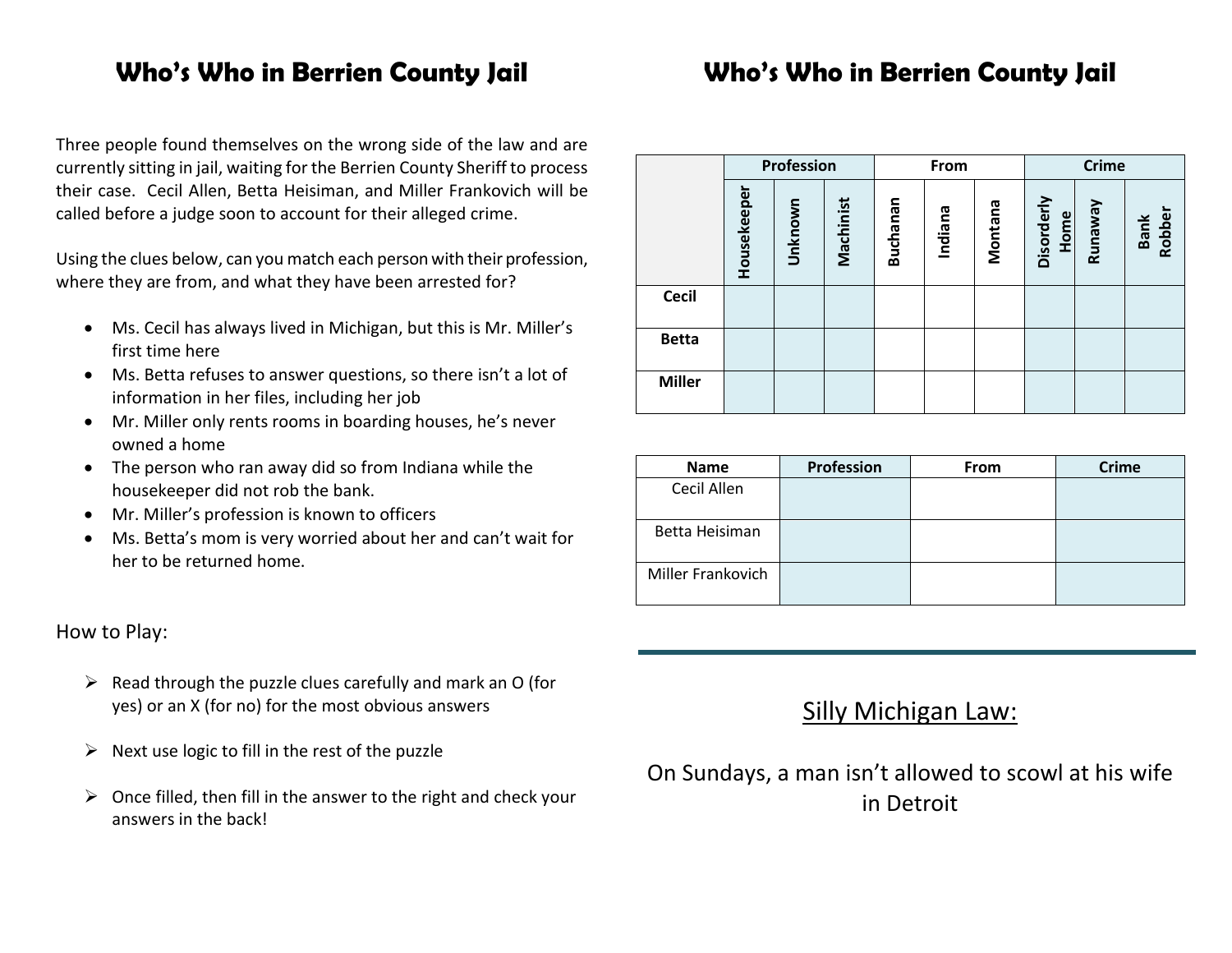#### **Clumsy Crime Mix up!**

Oh no! The clumsy clerk at the Berrien County Sheriff's Department dropped the files of five prisoners who are waiting to be processed and their papers are everywhere! But the judge won't wait much longer and now the clerk needs your help to put things back together again.

Using the clues below, can you match the person to their information and their crime?

- Mr. John doesn't know anything about planting seeds, but the Italian does!
- The violator of school law is an immigrant
- The holdup was here in Berrien County
- John is the only local currently sitting in jail
- The bail jumper will be sent back to Indiana
- Alonzo did not get arrested for the holdup but he was arrested in a car
- Joiu won't stay long in Berrien County, he will be sent south to serve time for his crime.
- Joe likes playing in the dirt

How to Play:

- $\triangleright$  Read through each of the clues and connect the obvious answers
- $\triangleright$  Next use logic to fill in the rest of the puzzle by drawing lines between each column
- $\triangleright$  Once filled, then fill in the answer to the right and check your answers in the back!

# **Clumsy Crime Mix up!**

| <b>Name</b>        | <b>Profession</b> | From            | Crime                          |
|--------------------|-------------------|-----------------|--------------------------------|
| Joiu Scheifeustein | Laborer           | <b>Illinois</b> | <b>Violating School</b><br>Law |
| Joe Attardo        | Farmer            | Eau Claire      | Holdup                         |
| Alonzo Miller      | Laborer           | Indiana         | <b>Auto Theft</b>              |
| John Goine         | Laborer           | Italy           | <b>Jumping Bail</b>            |

| <b>Name</b>        | <b>Profession</b> | From | <b>Crime</b> |
|--------------------|-------------------|------|--------------|
| Joiu Scheifeustein |                   |      |              |
| Joe Attardo        |                   |      |              |
| Alonzo Miller      |                   |      |              |
| John Goine         |                   |      |              |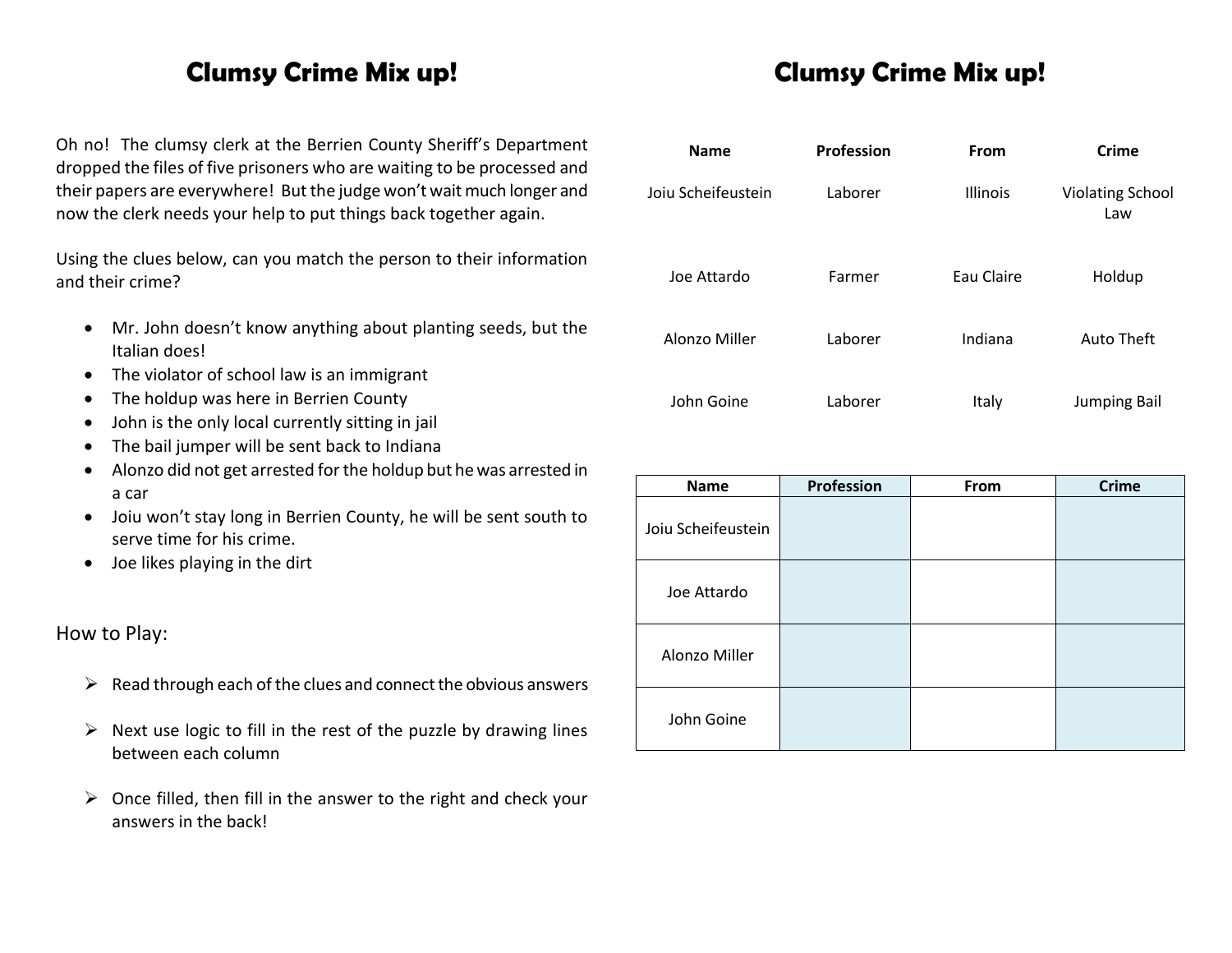## **He's on the Lam!**

All points bulletin! All points bulletin! Escaped convict Frank Plavo is on the lam and terrorizing the good people of Berrien County! We're asking the public's help to capture him.

Eyewitness reports about where he is are coming through that we've narrowed it down to three possible locations: St. Joseph, New Buffalo, and Coloma. But the information is jumbled and the Sheriff can't make sense of it all.

Can you follow the path to find Frank and bring him back to the jail?

#### Silly Michigan Law:

You can't sell someone a car on Sundays.

Your pig cannot run around the streets of Detroit unless it has a ring in its nose.

You cannot throw out old hoop skirts onto the streets or sidewalks in Grand Haven.

The police have to inspect all swimsuits in Rochester.

## **He's on the Lam!**



**Frank Plavo**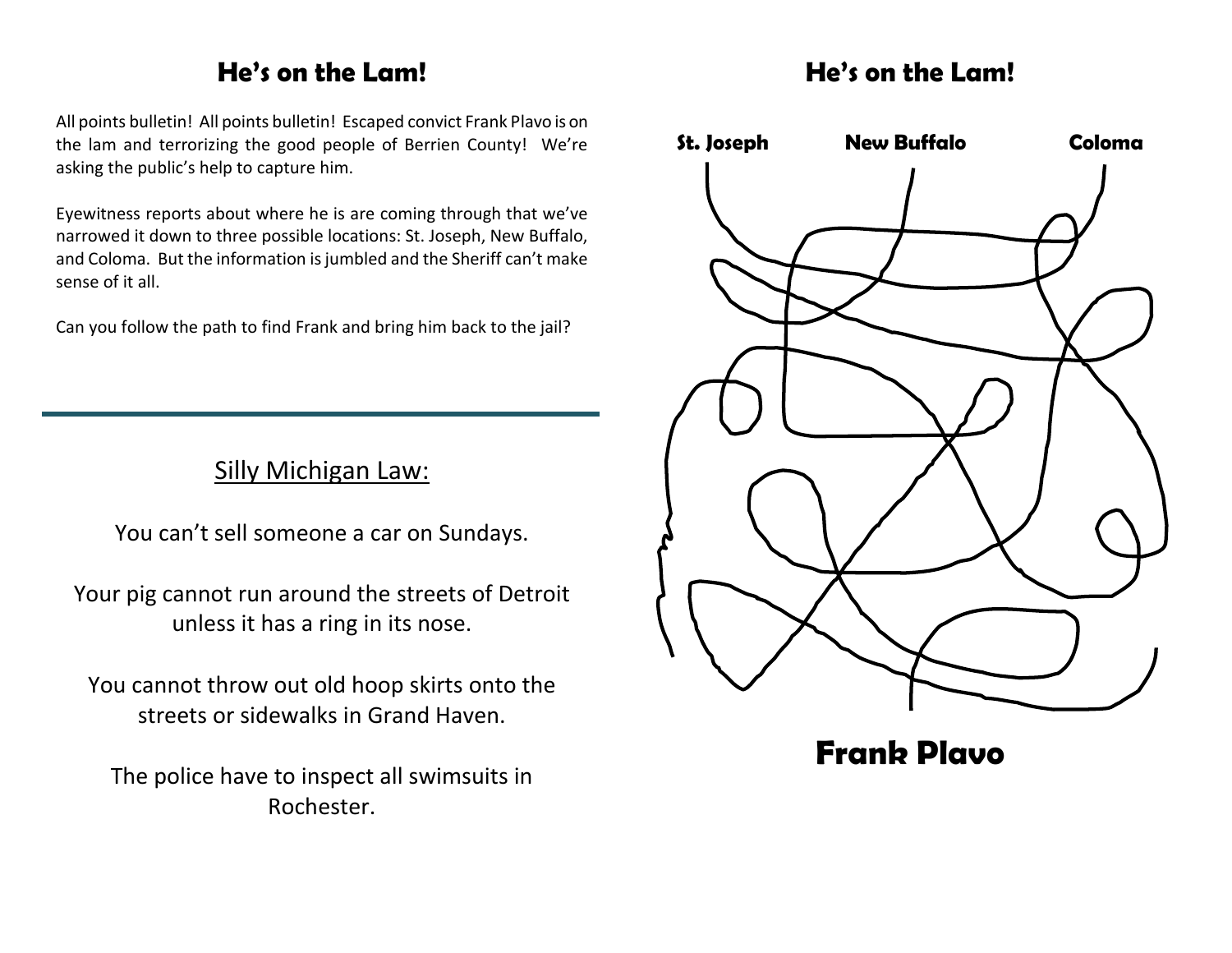#### **I'm Blanking on the Information**

Darn it! That old pen the clerk was using wasn't very good and now your notes in the case files you're reviewing are missing letters. The only way you can complete the review and send it to the judge is if you fill in the blanks yourself.

Do you know your law terms well enough to solve the problem and close the cases? Use the word bank below to help you!

| <b>Word Bank</b> |  |  |
|------------------|--|--|
| Assault          |  |  |
| <b>Witness</b>   |  |  |
| Felonious        |  |  |
| Chicago          |  |  |
| Eugene           |  |  |
|                  |  |  |

#### Silly Michigan Law:

You can't serenade your girlfriend while in Kalamazoo.

But you can keep your cow on Main Street in Wayland if you pay 3 cents a day.

You can't pass off sparrows as parakeets.

#### **I'm Blanking on the Information**

Name: WILLIAM J \_ \_ NSON Age: 22 Location: LEUN Occupation: L \_ O\_ER

On site for: F\_LO\_I\_\_ S AS\_AU\_T

Name: EU E BECHTOLD Age: 25 Location: H CAG Occupation: CL\_R \_\_ AL

On site for: RI\_IN\_L S\_ND\_C\_T\_O\_

Name: WAVEL WELDON Age: 25 Location: IN\_ \_ \_ NA Occupation: AB RER

On site for:  $\blacksquare$  NES